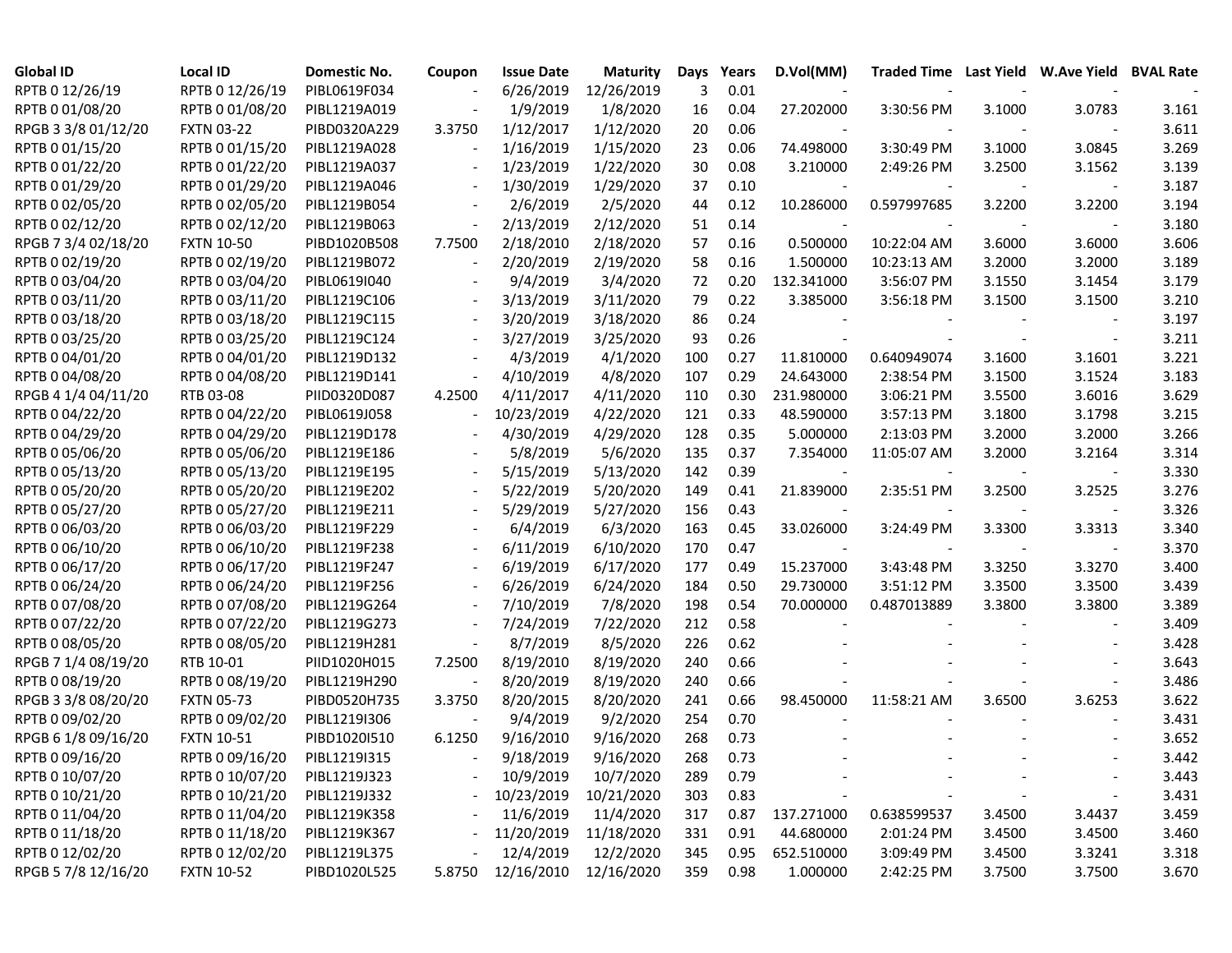| <b>Global ID</b>     | <b>Local ID</b>   | Domestic No. | Coupon  | <b>Issue Date</b> | <b>Maturity</b>  | Days  | Years | D.Vol(MM)       | <b>Traded Time</b> | <b>Last Yield</b> | <b>W.Ave Yield</b>       | <b>BVAL Rate</b> |
|----------------------|-------------------|--------------|---------|-------------------|------------------|-------|-------|-----------------|--------------------|-------------------|--------------------------|------------------|
| RPGB 4 1/4 01/25/21  | <b>FXTN 03-23</b> | PIBD0321A236 | 4.2500  | 1/25/2018         | 1/25/2021        | 399   | 1.09  | 0.822000        | 0.49306713         | 3.7150            | 3.6860                   | 3.744            |
| RPGB 7 3/8 03/03/21  | RTB 10-02         | PIID1021C027 | 7.3750  | 3/3/2011          | 3/3/2021         | 436   | 1.19  | 1.102000        | 0.499074074        | 3.7500            | 3.6502                   | 3.676            |
| RPGB 3 1/2 03/20/21  | <b>FXTN 07-57</b> | PIBD0721C574 | 3.5000  | 3/20/2014         | 3/20/2021        | 453   | 1.24  | 0.443250        | 11:51:03 AM        | 3.7250            | 3.7250                   | 3.702            |
| RPGB 6 1/2 04/28/21  | <b>FXTN 10-53</b> | PIBD1021D531 | 6.5000  | 4/28/2011         | 4/28/2021        | 492   | 1.35  |                 |                    |                   |                          | 3.686            |
| RPGB 4 7/8 06/13/21  | RTB 03-09         | PIID0321F092 | 4.8750  | 6/13/2018         | 6/13/2021        | 538   | 1.47  | 10.000000       | 2:00:43 PM         | 3.7250            | 3.7250                   | 3.713            |
| RPGB 5 3/4 10/20/21  | RTB 10-03         | PIID1021J039 | 5.7500  | 10/20/2011        | 10/20/2021       | 667   | 1.83  |                 |                    |                   |                          | 3.720            |
| RPGB 5 3/4 11/24/21  | <b>FXTN 10-55</b> | PIBD1021K551 | 5.7500  | 11/24/2011        | 11/24/2021       | 702   | 1.92  |                 |                    |                   |                          | 3.727            |
| RPGB 6 3/8 01/19/22  | <b>FXTN 10-54</b> | PIBD1022G545 | 6.3750  | 7/19/2011         | 1/19/2022        | 758   | 2.08  |                 |                    |                   |                          | 3.735            |
| RPGB 4 01/26/22      | <b>FXTN 05-74</b> | PIBD0522A747 | 4.0000  | 1/26/2017         | 1/26/2022        | 765   | 2.09  | 8.500000        | 3:48:11 PM         | 3.7500            | 3.7788                   | 3.726            |
| RPGB 15 03/14/22     | <b>FXTN 20-02</b> | PIBD2022C021 | 15.0000 | 3/14/2002         | 3/14/2022        | 812   | 2.22  |                 |                    |                   |                          | 3.750            |
| RPGB 4 3/4 07/04/22  | <b>FXTN 03-24</b> | PIBD0322G247 | 4.7500  | 7/4/2019          | 7/4/2022         | 924   | 2.53  |                 |                    |                   |                          | 3.734            |
| RPGB 4 7/8 08/02/22  | <b>FXTN 10-56</b> | PIBD1022H562 | 4.8750  | 8/2/2012          | 8/2/2022         | 953   | 2.61  |                 |                    |                   |                          | 3.781            |
| RPGB 4 3/4 09/13/22  | <b>FXTN 10-57</b> | PIBD1022I570 | 4.7500  | 9/13/2012         | 9/13/2022        | 995   | 2.72  |                 |                    |                   |                          | 3.791            |
| RPGB 12 3/4 10/17/22 | <b>FXTN 20-03</b> | PIBD2022J033 | 12.7500 | 10/17/2002        | 10/17/2022       | 1,029 | 2.82  |                 |                    |                   |                          | 3.798            |
| RPGB 4 5/8 12/04/22  | RTB 05-11         | PIID0522L114 | 4.6250  | 12/4/2017         | 12/4/2022 1,077  |       | 2.95  | 16.470000       | 3:25:34 PM         | 3.7500            | 3.7834                   | 3.805            |
| RPGB 4 12/06/22      | <b>FXTN 10-58</b> | PIBD1022L585 | 4.0000  | 12/6/2012         | 12/6/2022 1,079  |       | 2.95  |                 |                    |                   |                          | 3.809            |
| RPGB 13 02/20/23     | <b>FXTN 20-04</b> | PIBD2023B048 | 13.0000 | 2/20/2003         | 2/20/2023 1,155  |       | 3.16  |                 |                    |                   | $\overline{\phantom{a}}$ | 3.794            |
| RPGB 5 1/2 03/08/23  | <b>FXTN 05-75</b> | PIBD0523C752 | 5.5000  | 3/8/2018          | 3/8/2023 1,171   |       | 3.21  | 333.811600      | 3:17:13 PM         | 3.8350            | 3.8557                   | 3.862            |
| RPGB 3 1/2 04/21/23  | <b>FXTN 07-58</b> | PIBD0723D588 | 3.5000  | 4/21/2016         | 4/21/2023 1,215  |       | 3.33  | 12.758000       | 11:12:27 AM        | 3.8250            | 3.8270                   | 3.789            |
| RPGB 11 7/8 05/29/23 | <b>FXTN 20-05</b> | PIBD2023E054 | 11.8750 | 5/29/2003         | 5/29/2023 1,253  |       | 3.43  |                 |                    |                   |                          | 3.856            |
| RPGB 3 1/4 08/15/23  | RTB 10-04         | PIID1023H046 | 3.2500  | 8/15/2013         | 8/15/2023 1,331  |       | 3.64  | 7.000000        | 2:31:17 PM         | 4.0000            | 4.0007                   | 3.903            |
| RPGB 11 3/8 10/23/23 | <b>FXTN 20-06</b> | PIBD2023J068 | 11.3750 | 10/23/2003        | 10/23/2023 1,400 |       | 3.83  |                 |                    |                   |                          | 3.895            |
| RPGB 6 1/4 03/12/24  | RTB 05-12         | PIID0524C129 | 6.2500  | 3/12/2019         | 3/12/2024 1,541  |       | 4.22  | 45.950000       | 3:54:39 PM         | 3.8550            | 3.8640                   | 3.873            |
| RPGB 4 1/2 04/20/24  | <b>FXTN 07-59</b> | PIBD0724D595 | 4.5000  | 4/20/2017         | 4/20/2024 1,580  |       | 4.33  | 2.000000        | 2:28:08 PM         | 4.0000            | 4.0000                   | 3.950            |
| RPGB 12 3/8 06/03/24 | <b>FXTN 20-07</b> | PIBD2024F075 | 12.3750 | 6/3/2004          | 6/3/2024 1,624   |       | 4.45  |                 |                    |                   |                          | 3.964            |
| RPGB 12 7/8 08/05/24 | <b>FXTN 20-08</b> | PIBD2024H086 | 12.8750 | 8/5/2004          | 8/5/2024 1,687   |       | 4.62  |                 |                    |                   |                          | 3.984            |
| RPGB 4 1/8 08/20/24  | <b>FXTN 10-59</b> | PIBD1024H595 | 4.1250  | 8/20/2014         | 8/20/2024 1,702  |       | 4.66  | 237.681881      | 3:53:20 PM         | 3.9750            | 3.9668                   | 3.975            |
| RPGB 4 1/4 10/17/24  | <b>FXTN 05-76</b> | PIBD0524J762 | 4.2500  | 10/17/2019        | 10/17/2024 1,760 |       | 4.82  | 217.080000      | 3:55:08 PM         | 3.9000            | 3.9054                   | 3.916            |
| RPGB 13 3/4 11/11/24 | <b>FXTN 20-09</b> | PIBD2024K091 | 13.7500 | 11/11/2004        | 11/11/2024 1,785 |       | 4.89  |                 |                    |                   |                          | 4.015            |
| RPGB 5 3/4 04/12/25  | <b>FXTN 07-61</b> | PIBD0725D618 | 5.7500  | 4/12/2018         | 4/12/2025 1,937  |       | 5.30  | 400.000000      | 3:57:56 PM         | 3.9800            | 3.9800                   | 3.997            |
| RPGB 12 1/8 04/14/25 | <b>FXTN 20-10</b> | PIBD2025D103 | 12.1250 | 4/14/2005         | 4/14/2025 1,939  |       | 5.31  |                 |                    |                   |                          | 4.066            |
| RPGB 3 5/8 09/09/25  | <b>FXTN 10-60</b> | PIBD1025I608 | 3.6250  | 9/9/2015          | 9/9/2025 2,087   |       | 5.71  | 62.456264       | 3:46:39 PM         | 4.2500            | 4.2459                   | 4.229            |
| RPGB 12 1/8 10/20/25 | <b>FXTN 20-11</b> | PIBD2025J116 | 12.1250 | 10/20/2005        | 10/20/2025 2,128 |       | 5.83  |                 |                    |                   |                          | 4.130            |
| RPGB 18 1/4 11/29/25 | <b>FXTN 25-01</b> | PIBD2525K015 | 18.2500 | 11/29/2000        | 11/29/2025 2,168 |       | 5.94  |                 |                    |                   |                          | 4.144            |
| RPGB 10 1/4 01/19/26 | <b>FXTN 20-12</b> | PIBD2026A122 | 10.2500 | 1/19/2006         | 1/19/2026 2,219  |       | 6.08  | 40.000000       | 0.664155093        | 4.2300            | 4.2350                   | 4.160            |
| RPGB 6 1/4 02/14/26  | <b>FXTN 07-62</b> | PIBD0726B627 | 6.2500  | 2/14/2019         | 2/14/2026 2,245  |       |       | 6.15 110.000000 | 3:19:25 PM         | 4.1675            | 4.1651                   | 4.175            |
| RPGB 3 1/2 09/20/26  | RTB 10-05         | PIID1026I057 | 3.5000  | 9/20/2016         | 9/20/2026 2,463  |       |       | 6.74 113.040000 | 2:57:58 PM         | 4.3000            | 4.2785                   | 4.288            |
| RPGB 6 1/4 10/20/26  | RTB 15-01         | PIID1526J019 | 6.2500  | 10/20/2011        | 10/20/2026 2,493 |       | 6.83  |                 |                    |                   |                          | 4.248            |
| RPGB 8 12/07/26      | <b>FXTN 20-13</b> | PIBD2026L139 | 8.0000  | 12/7/2006         | 12/7/2026 2,541  |       | 6.96  |                 |                    |                   | $\overline{\phantom{a}}$ | 4.263            |
| RPGB 5 3/8 03/01/27  | RTB 15-02         | PIID1527C023 | 5.3750  | 3/1/2012          | 3/1/2027 2,625   |       | 7.19  | 60.500000       | 3:33:48 PM         | 4.3650            | 4.3326                   | 4.290            |
| RPGB 4 3/4 05/04/27  | <b>FXTN 10-61</b> | PIBD1027E617 | 4.7500  | 5/4/2017          | 5/4/2027 2,689   |       | 7.36  | 695.000000      | 3:29:07 PM         | 4.3500            | 4.3415                   | 4.356            |
| RPGB 8 5/8 09/06/27  | <b>FXTN 20-14</b> | PIBD2027I140 | 8.6250  | 9/6/2007          | 9/6/2027 2,814   |       | 7.70  |                 |                    |                   | $\overline{\phantom{a}}$ | 4.422            |